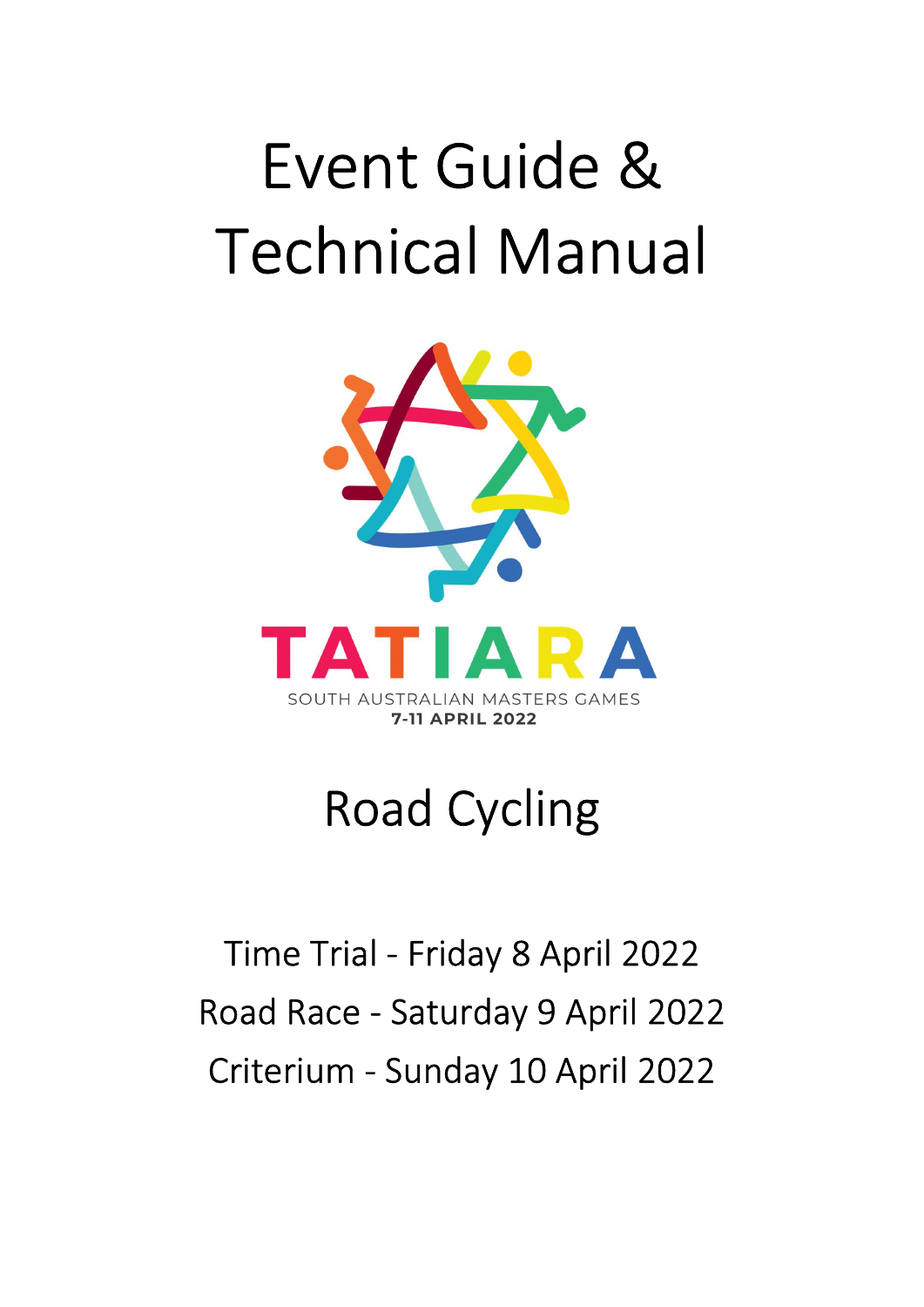Brought to you by:



With thanks to

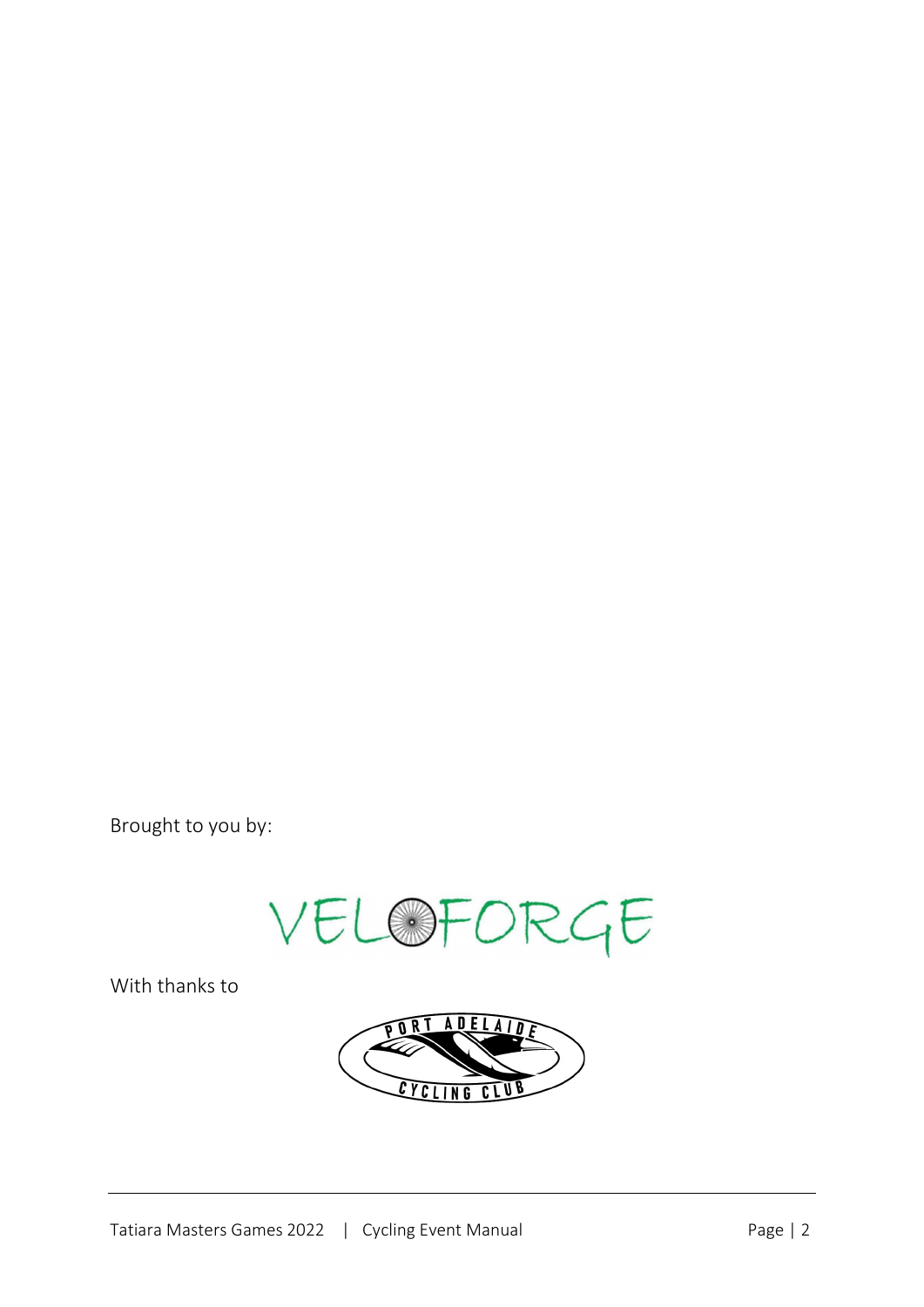### **Overview**

The 2022 South Australian Masters Games will be held in the Tatiara Council area, and it is expected that more than 1,300 competitors will transcend the region to compete in the 27 sports on offer. Cycling events are being hosted in and around Bordertown and will include an Individual Time Trial, Road Race and Criterium.

This guide will give you all the information needed to register and compete in the games.

The Tatiara Council has made the cycling events the premium events of the 2022 Games, with prize money up for grabs in the Teams Category! Get your mates together, register individually and nominate your team. The more people you have on your team, the better your chances are of winning.

The Cycling schedule will start with the Time Trial to test your individual time, with the road race in the middle to give you a bit more of a social race and ending with a fast paced short course Criterium at the streets of Bordertown.

## How to Get There

Bordertown is approximately 3 hour's drive from Adelaide's CBD. Bordertown is almost on the South Australian and Victorian Border. We suggest you book accommodation as priority as it is busy hub and accommodation in Bordertown will be snapped up quickly. Alternative accommodation will be available in the surrounding towns, which are in close proximity to Bordertown.

Accommodation can be sought from Caravan parks, Motels, Hotels, Inns and BnB's. There is so much to choose from but you do have to get in quick.

## Licence Requirements

Cycling events at the 2022 SA Masters Games are open to riders with an AusCycling All Discipline Race Membership. You can join up and participate in most cycling training and racing offered by AusCycling and affiliated clubs across the country here: https://www.auscycling.org.au/membership/race-all-discipline.

If not already, please consider joining Port Adelaide Cycling Club as a way of thanking them for providing timing services to the Games.

Alternatively, you can purchase a 7 Day Event Licence for the Games. These memberships are valid from the date of purchase, so you will need to sign up for this licence no earlier than Monday 4 April. Use your email address as a membership number when registering for the Games in EntryBoss, and bring along proof of purchase to the Games.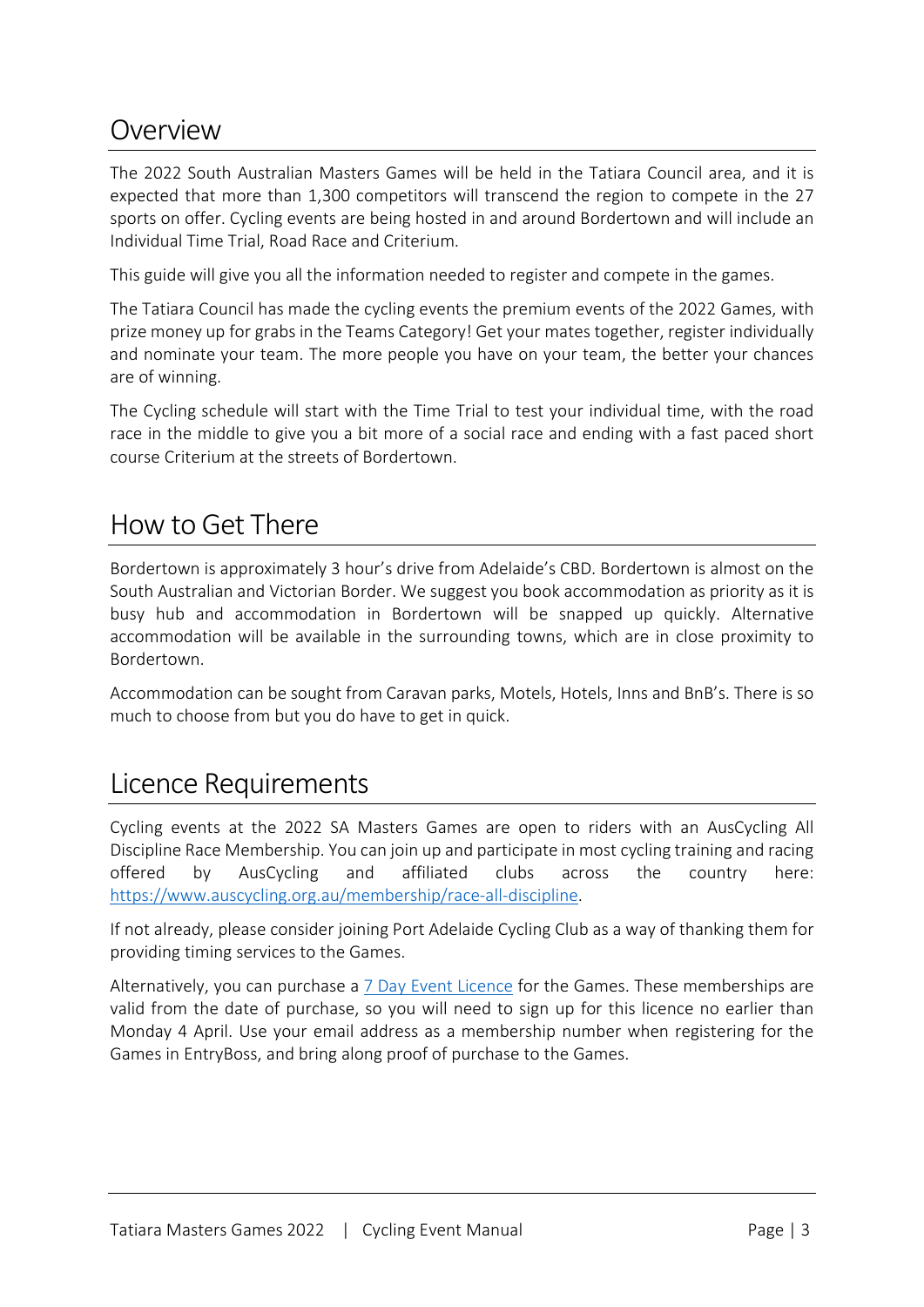## Event Entry

Registrations are to be made via EntryBoss at https://entryboss.cc/races/9347. You will need to create an account if you haven't already got one. A Games Registration fee of \$50 will be added at check-out so it's a one stop shop for all your cycling events. We are offering a sliding scale for entries with the option to register for one, two or all three events. A single cycling event will cost \$25, two will be \$45 or you can enter all three events for \$60.

| <b>Entry Fees</b>                     |      |
|---------------------------------------|------|
| SA Masters Games Registration Fee     | \$50 |
| Entry fee - 3 Road cycling events     | \$60 |
| Entry fee - any 2 road cycling events | \$45 |
| Entry fee - single road cycling event | \$25 |

## Age Categories

Competitors must turn 30 years of age prior to the commencement of the Games on 8 April 2022. Proof of age will be required at registration by all competitors by means of photo ID. Age Categories will also be determined by the age the competitor turns prior to the commencement of the games on the 8 April 2022.

| Category $1(30-34)$    | Category $2(35-39)$    | Category $3(40-44)$    |
|------------------------|------------------------|------------------------|
| Category 4 $(45 – 49)$ | Category 5 (50 – 54)   | Category 6 $(55 - 59)$ |
| Category 7 $(60 - 64)$ | Category 8 $(65 - 69)$ | Category $9(70 - 74)$  |
| Category $10(75-79)$   | Category 11 (80+)      |                        |

## Teams

Four riders can join together for the Team Category to be eligible for the Teams Award and a prize pool of \$5,000. Riders can be in different age groups and points are calculated across all three disciplines. Winners will be announced at the presentations following the Criterium.

Points are awarded to each rider placing  $1 - 8$  in their category using the points table below. The team with the most points will win the Team Category.

Points will be allocated by final placings as follows:

| $1st = 10$ points   | $2nd = 8$ points | $3^{rd}$ = 7 points | $4^{th} = 6$ points |
|---------------------|------------------|---------------------|---------------------|
| $5^{th}$ = 5 points | $6th = 4 points$ | $7th = 3$ points    | $8^{th}$ = 2 points |

There will be Teams prizes for the top three placings for a Men's Team, Women's Team and Mixed Team. It will cost you an additional \$20 per team to join. Nominate your team and make payment to the Race Director at the time trial. Team members do not need to do all events to be eligible.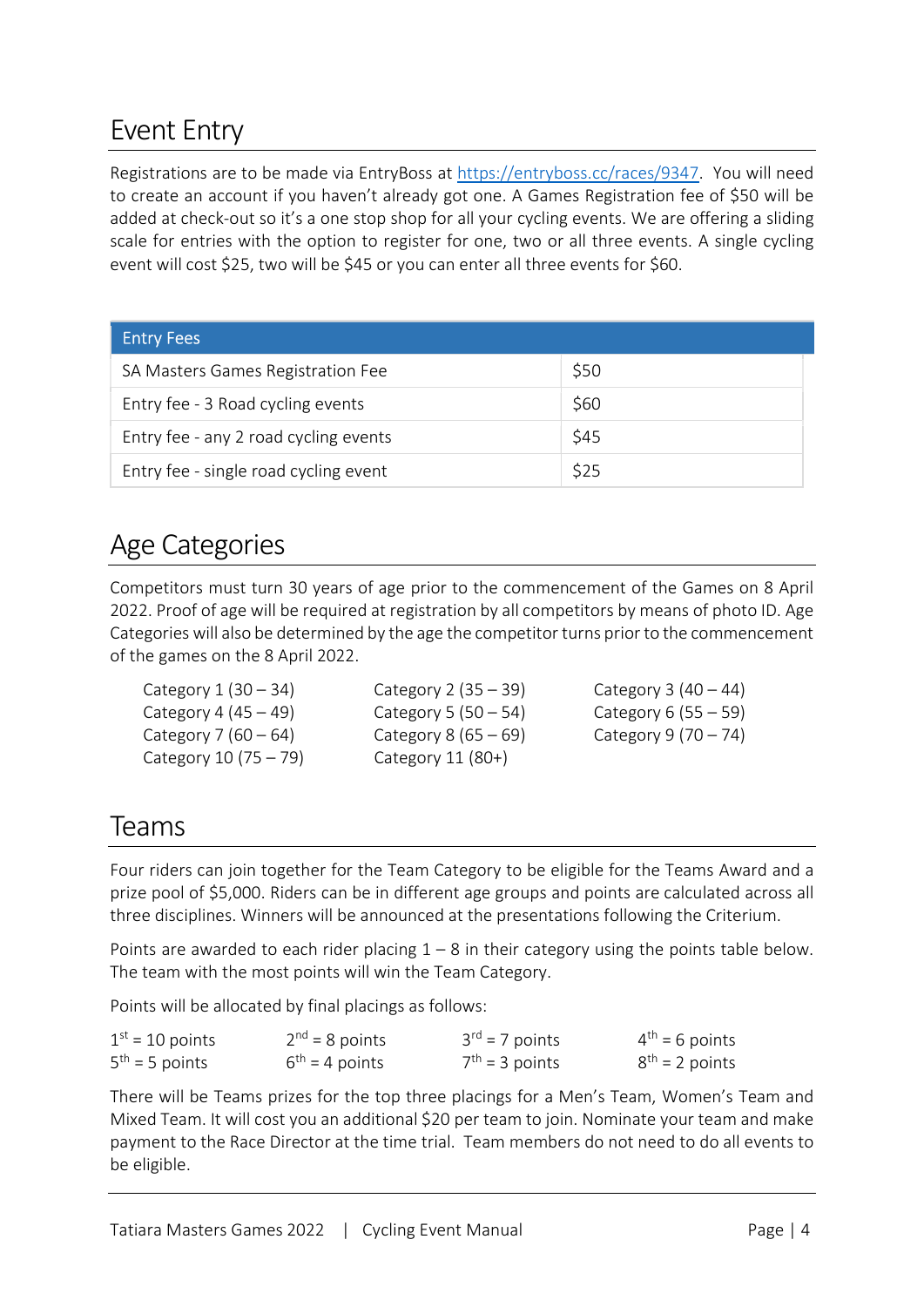| <b>Team Prizes</b> |       |
|--------------------|-------|
| First Place        | \$800 |
| Second Place       | \$560 |
| Third Place        | \$300 |

## **Schedule**

This schedule has been adjusted based on entry numbers.

#### Individual Time Trial – Friday 8 April 2022

Distance: 17 kms total (out and back course)

| Sign on opens at 11:00 am @ Cannawigara Road, BORDERTOWN<br>All Categories must sign on prior to 11:45 am |                   |                     |  |
|-----------------------------------------------------------------------------------------------------------|-------------------|---------------------|--|
| <b>CATEGORY</b>                                                                                           | START TIME        | <b>DISTANCE</b>     |  |
| All Categories                                                                                            | $12:00$ noon      | 17 km               |  |
| <b>Presentations</b>                                                                                      | $2.30 \text{ pm}$ | Start / Finish Area |  |

#### Road Race – Saturday 9 April 2022

Distance: 31.28km (1 lap), 62.56 (2 laps)

| Sign on opens at 9:00 am @ Woolshed Road, BORDERTOWN<br>You must sign on at least 30 minutes prior to your start time |                    |                                    |  |
|-----------------------------------------------------------------------------------------------------------------------|--------------------|------------------------------------|--|
| <b>SESSION 1</b>                                                                                                      | <b>START TIME</b>  | <b>DISTANCE</b>                    |  |
| Category 3 - 5 Women (combined start)                                                                                 | $10:00$ am         | 62.56 km $-$ 2 laps                |  |
| Category 6 - 11 Women (combined start)                                                                                | $10:00$ am         | $31.28 \text{ km} - 1 \text{ lap}$ |  |
| Category 6 - 11 Men (combined start)                                                                                  | $10:30 \text{ am}$ | $31.28 \text{ km} - 1 \text{ lap}$ |  |
| Category 2 - 5 Men (combined start)                                                                                   | $11:00$ am         | 62.56 km $-$ 2 laps                |  |
| Presentations after category finish                                                                                   |                    | Start / Finish Area                |  |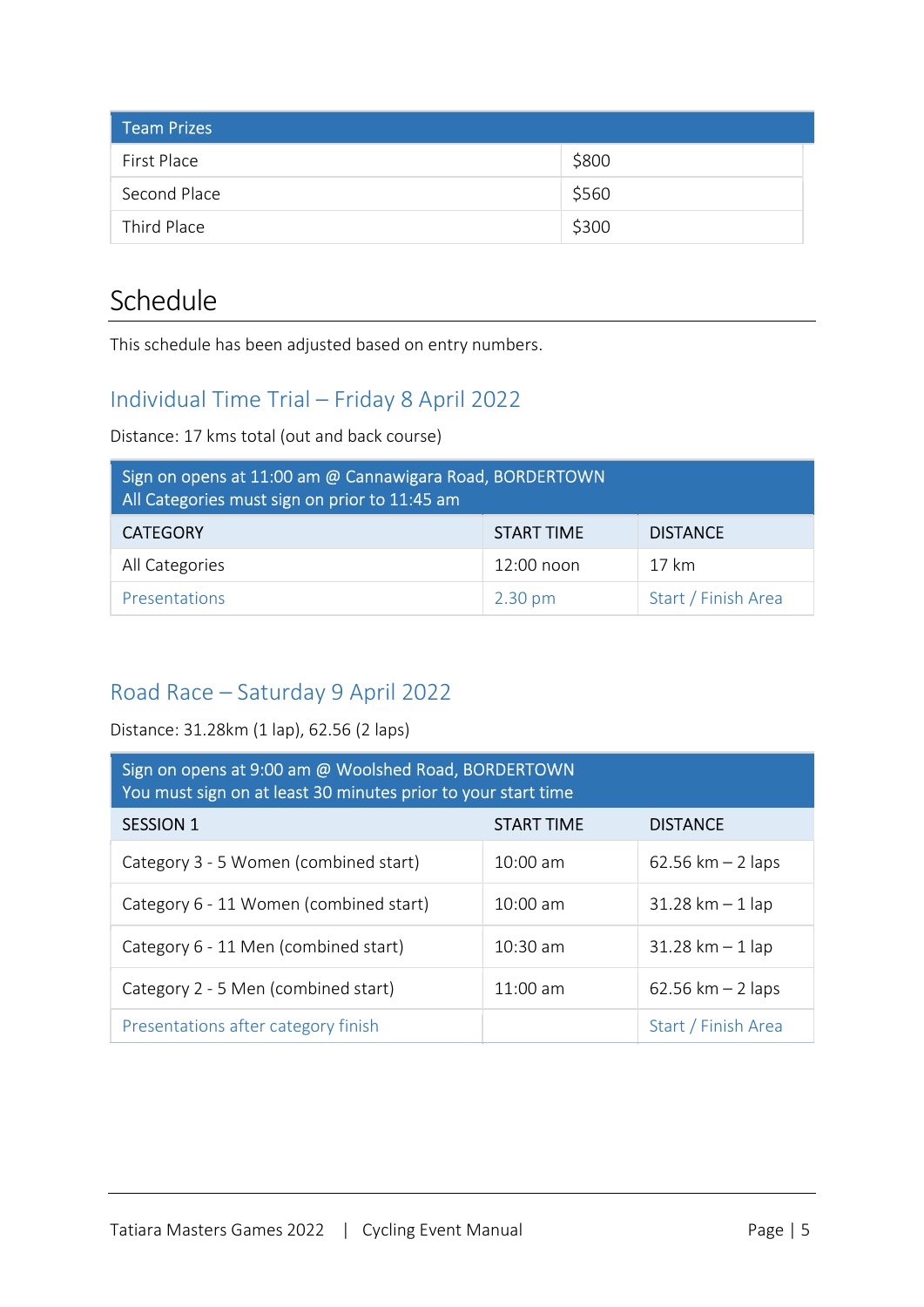#### Criterium – Sunday 10 April 2022

Each lap is approximately 850m

| Sign on opens at 8:30 am @ Farquhar Street, BORDERTOWN<br>You must sign on at least 30 minutes prior to your start time |                   |                                    |  |
|-------------------------------------------------------------------------------------------------------------------------|-------------------|------------------------------------|--|
| Category                                                                                                                | <b>START TIME</b> | <b>DISTANCE</b>                    |  |
| Category 6 - 11 Men                                                                                                     | $9:30$ am         | $30 \text{ mins} + 2 \text{ laps}$ |  |
| All Categories Women                                                                                                    | $10:30$ am        | $30 \text{ mins} + 2 \text{ laps}$ |  |
| Category 2 - 5 Men                                                                                                      | $11:30$ am        | 40 mins $+$ 2 laps                 |  |
| Presentations at conclusion of each race                                                                                |                   | Start/Finish line                  |  |

## Rider Sign on

All riders are required to sign on a minimum of 30 minutes before the start time of the rider's race. In the case of the Time Trial, this is 30 minutes prior to the start time of the first rider in each session. Riders who do not present to sign on 30 minutes or more before their race will be considered a non-started and will be removed from the results.

Riders will receive a race pack when signing on for the first time. Race pack will consist of a set of race numbers, a timing tag (if you have not been issued with one previously), cable ties and safety pins. You will use the same race number and timing tag for the entire event.

Additional cable ties will be available at sign on each day if you need them.

## Race Numbers

Each competitor will be issued two race numbers. The position of these numbers is critical to correct placing of riders in the results. While we are using a transponder system, we still rely on YOUR number to be easily read. Numbers are to be worn on the MIDDLE LOWER BACK and LEFT HAND FLANK of the body.

'Flat Pin" each corner of the number securely so the pin goes through the number and your jersey TWICE. Make sure when in a riding position your number doesn't fold over or flap. If you need more pins, please ask at the registration desk. You will use the same numbers on Saturday and Sunday. Numbers do not need to be returned at the end of racing.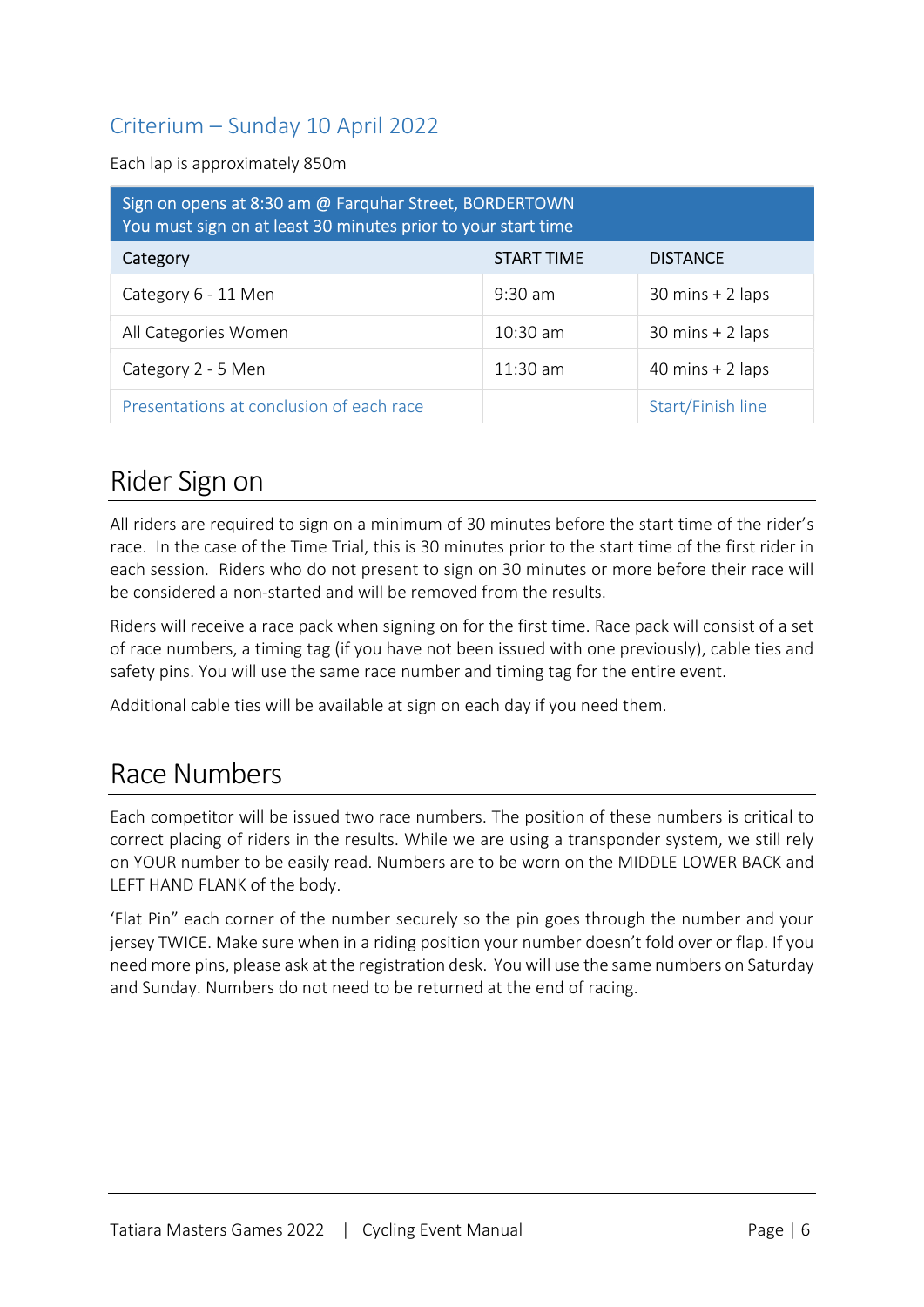#### **Race Numbers**





ROAD RACE Two numbers, one on LEFT side, One centre on back

## Timing Tags

Timing will be provided by our friends at Port Adelaide Cycling Club.

Centre of back

Local riders must use their regular timing tag if they have already been issued with one already.

All new and interstate entrants will be issued with a new tag which can be used at any events hosted by Port Adelaide Cycling Club.

The tag must be mounted as horizontally as possible on the lower part of your seat post. Cable ties will be included in your registration



pack for this. If you are worried about scratches on your seat post, we recommend you wrap it with electrical tape before the event or bring along bits of inner tube.

DO NOT place your tag in your sock, or jersey pocket – it will not work.

DO NOT wrap your tag around your seat post – it will not work.

DO NOT leave your timing tag on your bike on the roof of your vehicle  $-$  it will fall off!

Replacement tags will be issued on race day for a \$10 fee.

## Start Lists and Results

Start lists will be published on Thursday evening at http://results.pacc.org.au/2022/SAMG/StartLists/

Live timing and results will be available at http://results.pacc.org.au/2022/SAMG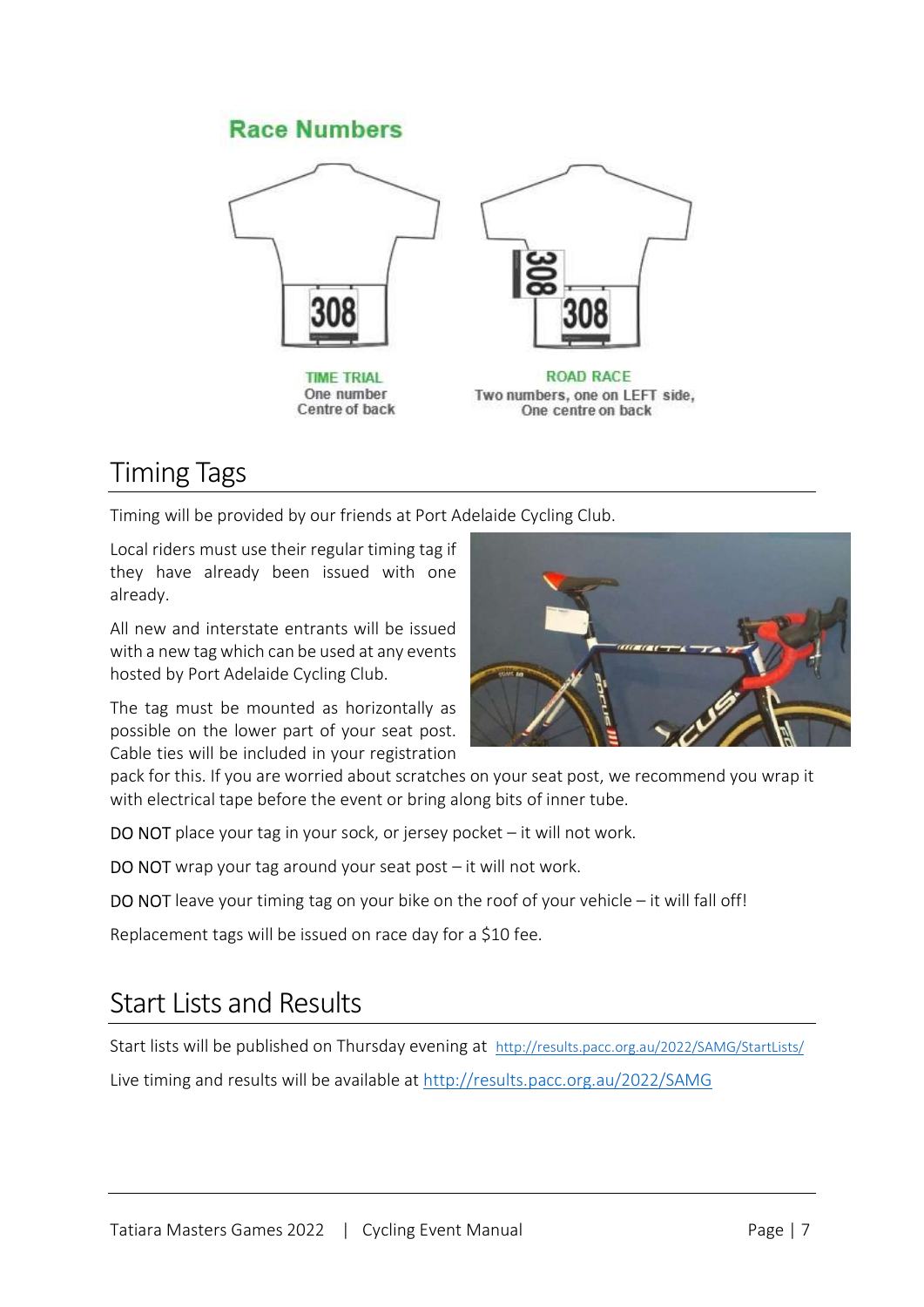## Event Officials

Your first port of call is the Race Director & Organiser. For help with entry, please contact the Race Secretary. If the matter is of an urgent nature on Race Day, please call the Chief Commissaire.

| <b>Contacts</b>           |                |              |
|---------------------------|----------------|--------------|
| Race Director & Organiser | Tracy Johnson  | 0403 186 515 |
| Race Secretary            | Paula Hollamby | 0408 238 652 |
| Chief Commissaire         | Susan Mitchell | 0478 399 030 |
| Commissaire               | Mark Gregory   |              |
| Commissaire               | David Schutz   |              |

## Event Regulations

#### Technical Regulations

Races will be conducted under the rules and regulations of AusCycling and the UCI. For more information on the Rules and Regulations, visit the AusCycling website

Any rider abandoning the race must notify the finish line officials as soon as reasonably practicable.

#### Traffic Regulations

The Time Trial is being conducted on a closed road, but local traffic may enter the road. Cyclists must keep to the left hand side of the road except when passing another rider. Under the road rules, riders must keep as far left as reasonably practicable. When passing another rider, it is your responsibility to undertake this safety and not obstruct any other vehicles, leaving a lateral gap of at least one metre. Drafting is not allowed.

The Road Race course is open to the public. Cyclists must obey the road rules and stay as far left as reasonably practicable. All bicycle must have a rear red light visible from a minimum of 200m.

If the driver of the Commissaire or follow-car gives a double beep, the rider must take note of their position on the road, a double beep means, you need to move left and / or a car is passing.

The Criterium is raced on a close circuit.

Failure to obey the road rules, will see the cyclist, disqualified and/ or fined by the Commissaires. They also risk being charged by South Australian Police.

#### Anti-Doping

All races will be conducted under AusCycling and ASADA regulations.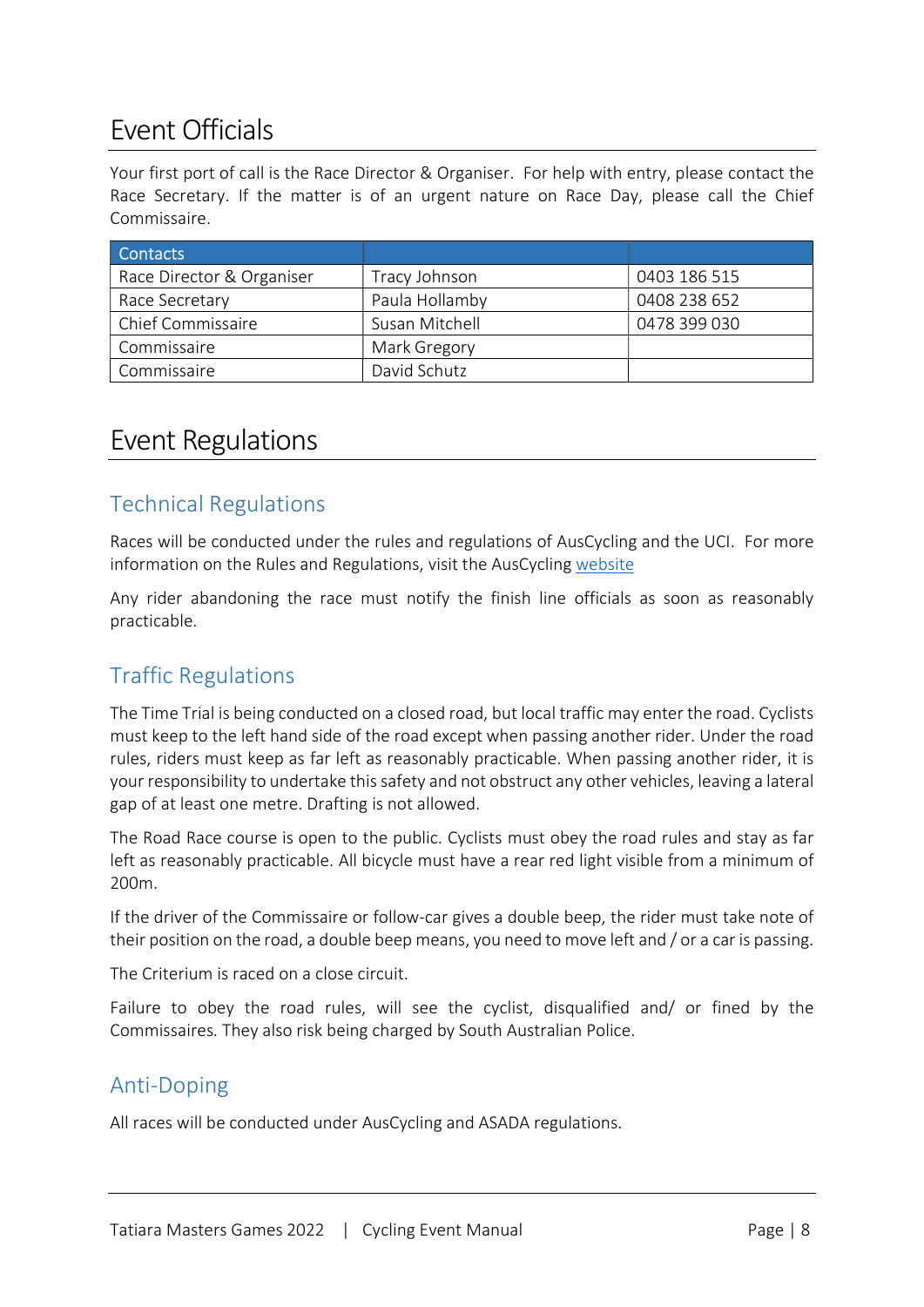Testing may be conducted at this event, and it is the responsibility of the rider to ensure they are not required for testing prior to their departure. Doping control facilities will be located close to the finish line each day, if in operation.

#### Radio Communication

During races in these Games, the use of radio links or any other means of communication with the riders is not permitted.

Radios will only be used between Commissaires and Event Staff.

#### Neutral Support / Race Convoy

Time Trial: No neutral support will be provided and there will be no convoy for the Time Trial. Commissaire's vehicles will be on course.

Road Race: No neutral support will be provided and there will be no convoy for the Road Race. Commissaire's vehicles, medical assistance and a SAG wagon will be on course. The SAG Wagon will assist riders back to the finish area at the conclusion of the race.

Criterium: No neutral support will be provided and there is no convoy for Criterium. A pit area will be identified on the day for spares. Spares will only be available from the pit area and cannot be accessed at any other part of the course.

#### Neutralisation

Road Race and  $TT$  - If for any reason conditions warrant the race will be neutralised. In such circumstances a red flag will be displayed from an official's vehicle (Commissaire or Race Director for example) or at the Start/Finish line.

Criterium - Neutralisation will be indicated by a yellow flag and/or whistle, by any Commissaire, and the race will be restarted by the Chief Commissaire at the Start/Finish line, using a whistle. A Red Flag will be displayed if the race is abandoned.

#### Feeding

No feeding will be available during the TT or Criterium. Static feeding will be available at the Start/Finish line for the Road Race after lap 1.

#### Urinating & Litter

Riders are advised that it is an offence to urinate in public. Riders must not discard rubbish of any kind on the roadside. Fines apply.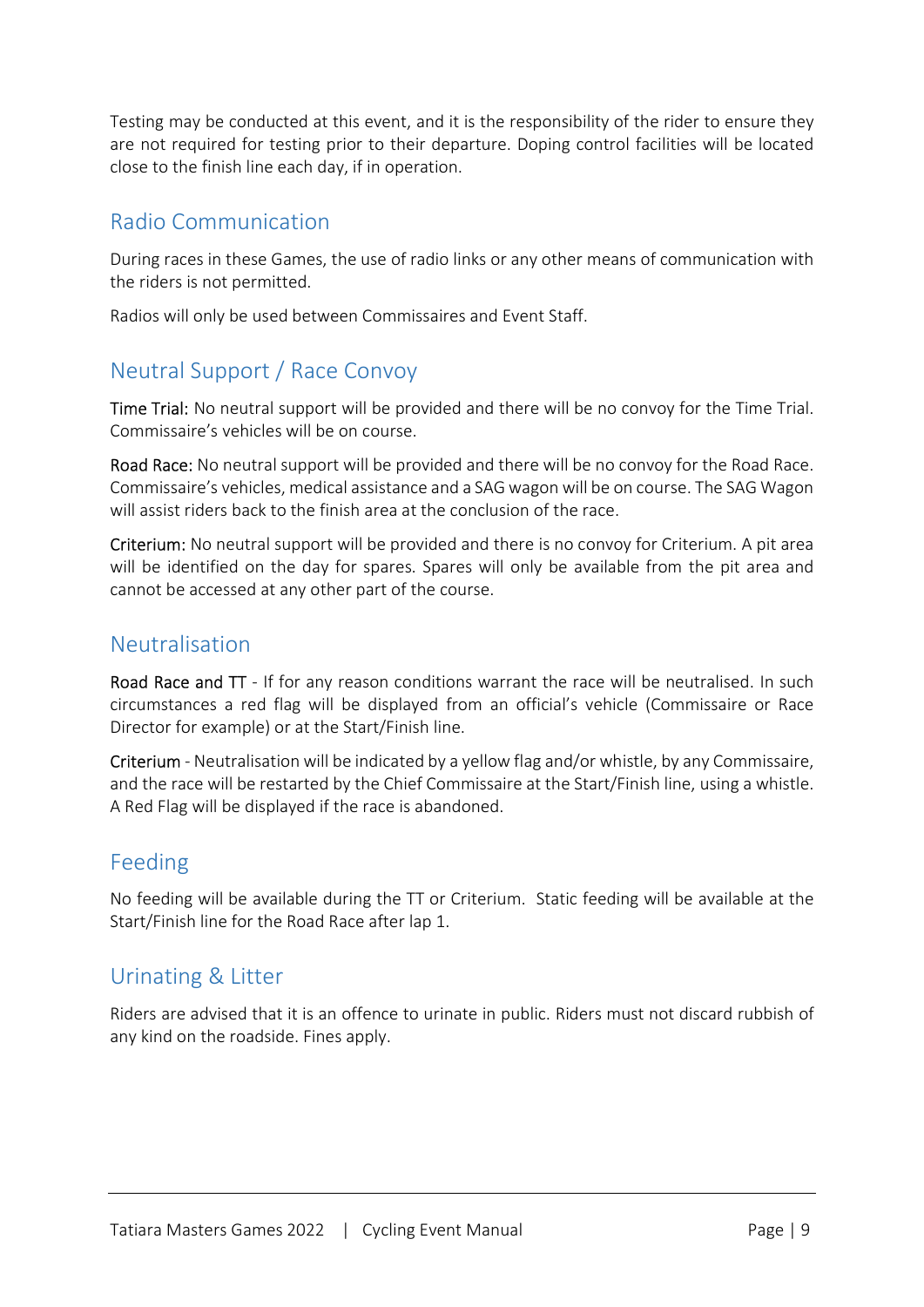## Warming Up

Setting up rollers or marquees on the footpath near the finish side of the Start Finish line is permitted, but must not obstruct the view of officials. Marquees must be tied down with weights and no pegs inserted into the ground. Do not set up in driveways or lean bikes against fences and buildings. Please respect public walkways, local residents and traders.

It is NOT permitted for riders to train or warm up on course once registration is in progress, or while a race is in progress. Riding through the start / finish area when not competing may result in disqualification.

## Start Area / Rider Call-ups

Riders must have signed on and present to the staging area 15 minutes before the start of their race where they will be called to the line one by one in the start order.

The Start order will be the order of registration in each category. Bicycles will be inspected in the staging area and riders may not take the start of their bicycle does not comply with the regulations. If a rider is not present or their bicycle is not compliant, they will forfeit their call up position, and may only proceed to the line when they present and / or their bicycle is approved.

Where multiple categories are allocated the same start time in the schedule, riders shall be called up and staged by category. Where categories have insufficient riders to fill a complete start grid, they may be started together in a wave. The gaps between the start waves will be determined by the Chief Commissaire.

### Presentations

Presentation ceremonies will be held each day as shown on the schedule. All riders who place 1<sup>st</sup> to 3<sup>rd</sup> in their categories are required to be present at presentations. Non-attendance will result in forfeiture of any prizes.

Riders must be presented in their correct attire – the cycling kit worn whilst racing (including cycling shoes). No hats or sunglasses are to be worn. Bottles or other items are to be carried onto the podium.

## Event Parking and Access

#### Time Trial & Road Race

Parking is available around the Start Finish area on the side of the road. Riders or spectators that park near the start / finish line, must park after the finish line and not on approach side of the finish line. Any vehicle wishing to drive in or leave the area must check for races that are finishing before leaving.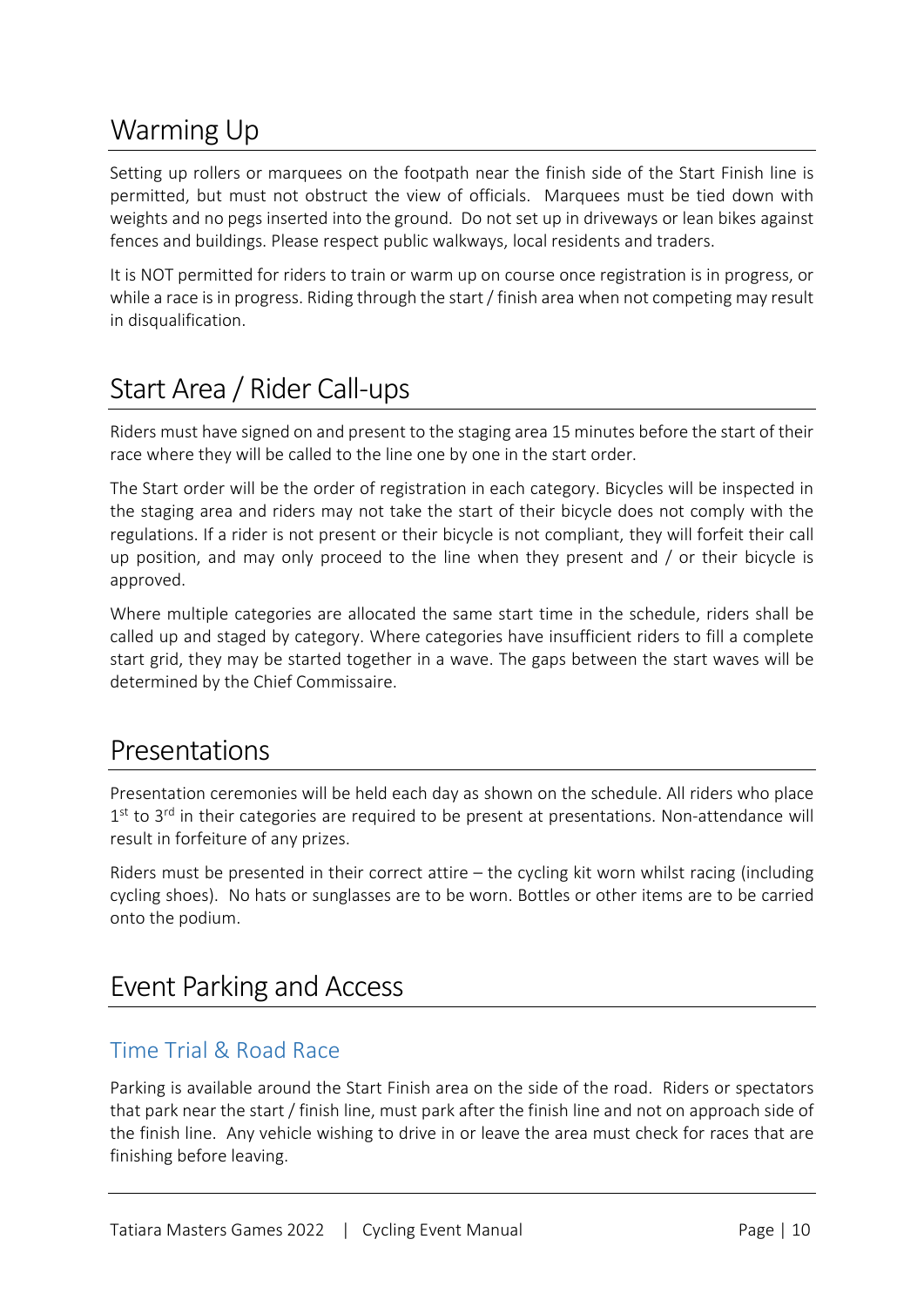#### Criterium

Parking will be in the side streets surrounding the outside of the Criterium Circuit. No vehicles, except for Emergency Services, are allowed on the circuit, after road closures are in place. Road Closures will be in place from 7am.

## COVID-19

The event will be held in accordance with the requirements of South Australia's Covid-19 Emergency Declarations and Public Activities Direction in place at the time of the event.

A Covid-Safe Plan will be in place for the event, and it is expected that all attendees (spectators and riders aged 16 and up) will be required to check-in using the QR code. A manual contact tracing sheet will be available for those who do not have access to a smart phone.

Please make use of hand sanitiser that will be available. Sign on will be contactless.

## Medical

First aid / sports trainers will be available on site in case of emergency and will be provided through the South Australian Masters Games Association. A medical vehicle will follow bunches during the road race.

The nearest hospital is Bordertown Memorial Hospital (24 hours). 23 South Tce, Bordertown Phone 08 8752 9000 or 000 in an emergency

## Games Registration Hub

The South Australian Masters Games journey begins at the Games Registration Hub. It is the collection point for your Games accreditation pass and Games kit bag.

The Games Registration Hub also contains the Accreditation Help Desk, which is available for Games participant enquiries regarding registration, accreditation or lost/damaged accreditation passes. If you misplace your Games accreditation pass (or find another person's pass) please visit the Games Registration Hub Office for assistance. Please note that a Games accreditation pass replacement fee is payable for new passes that are issued to Games participants.

#### What do I need to bring to pick up my accreditation pass?

A valid form of photo identification (driver's license or passport)

#### What will I be collecting?

Accreditation pass and Games kit bag

Rider numbers and timing tags will be issued at the cycling event sign-on area.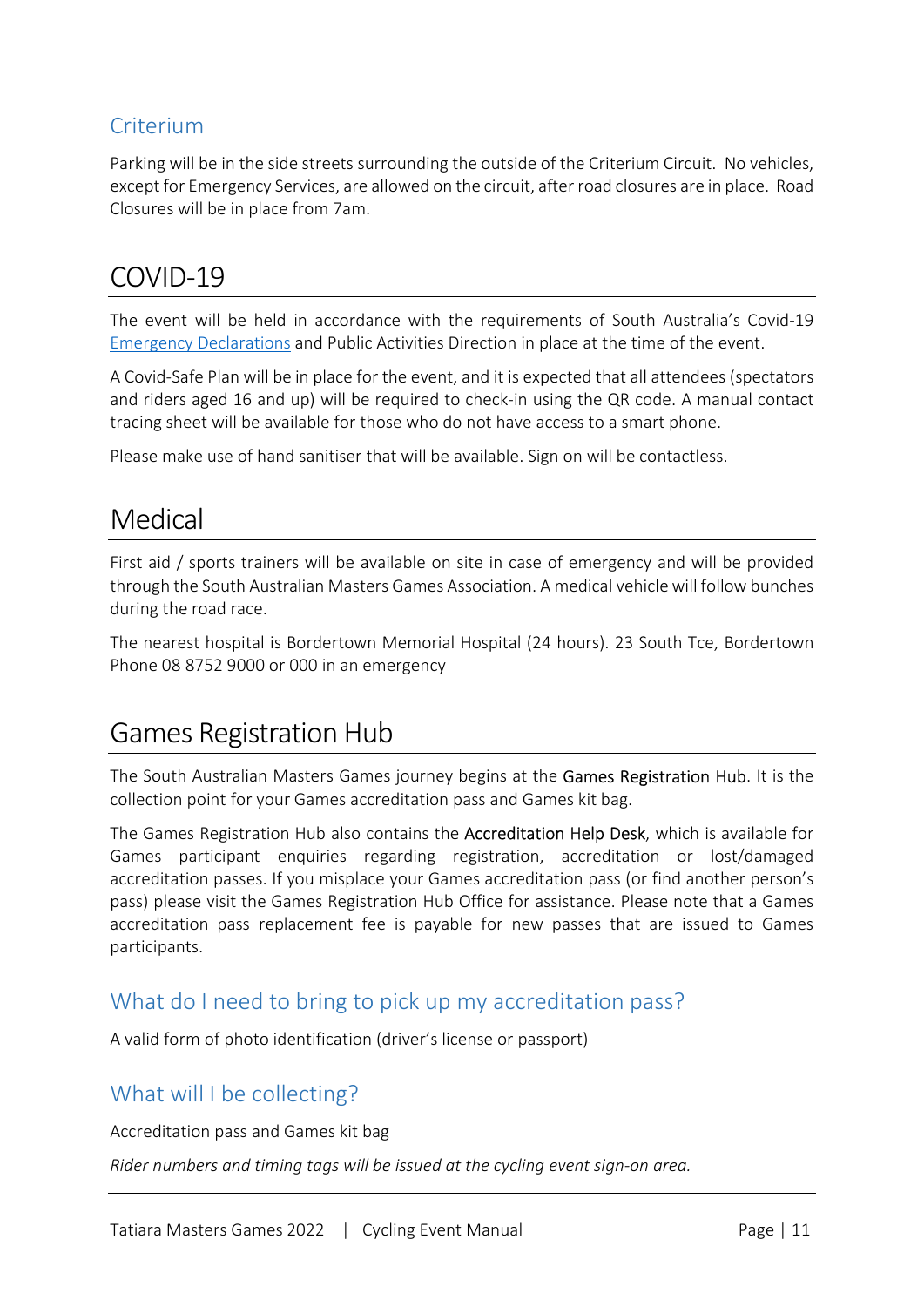## Course Maps

#### Day 1 -Time Trial

https://www.strava.com/routes/2923743253124131022

## ★ SA Masters Games 2022 - Time Trial

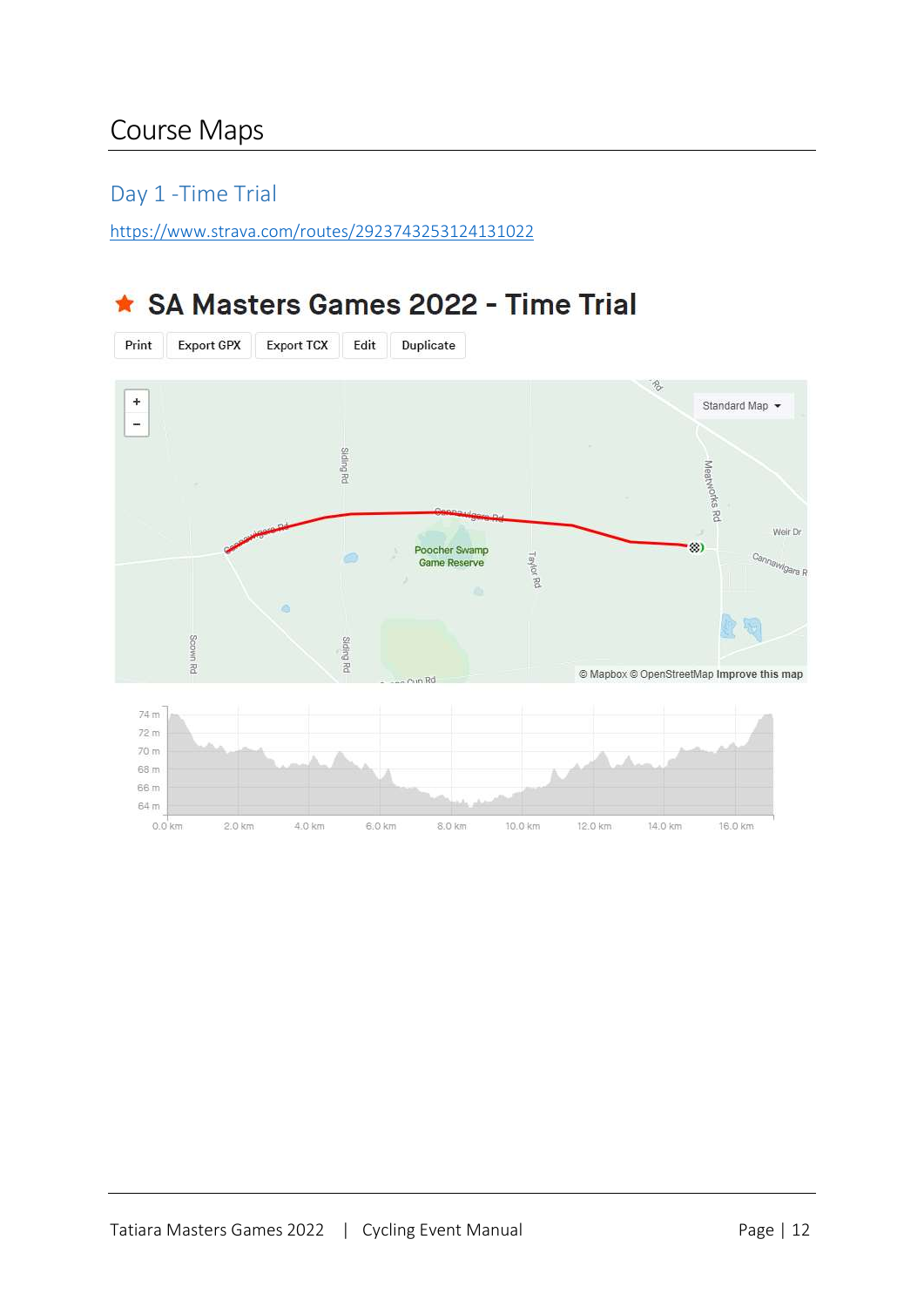#### Day 2 - Road Race

https://www.strava.com/routes/2923753120404131022



## ★ SA Masters 2022 - Road Circuit